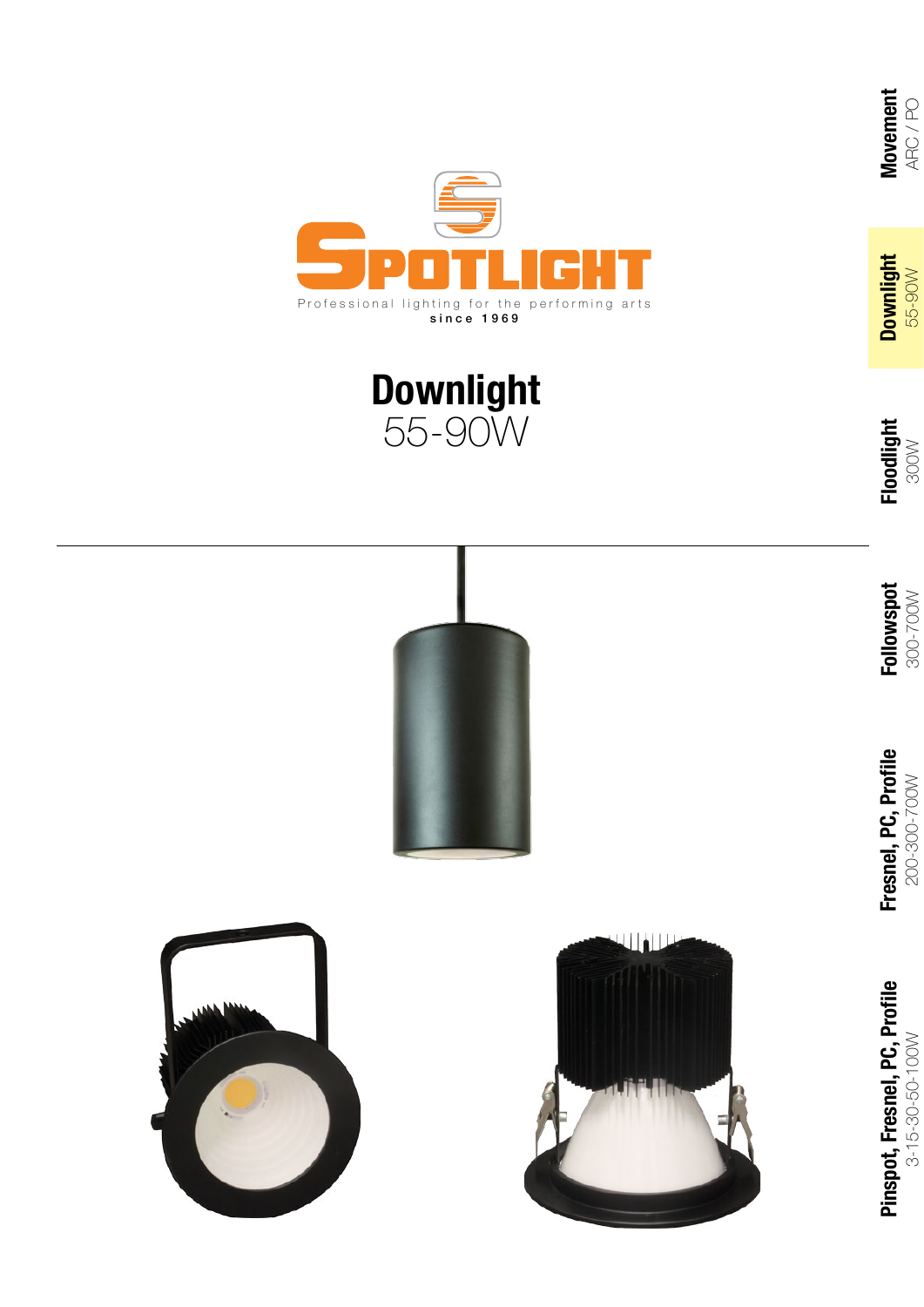

# **Downlight** HALLED Series

The ideal solution for installations where silence, energy saving and maintenance cost reduction are key factors:

Orchestra Shell, House lighting, Working light, Shop windows, Malls, Museums, Exhibitions, Art Galleries and Rental Companies, but also: TV studios, Cinemas, Theatres and many others.



#### **Main general features:**

- High output Bridgelux COB LED Light Engines (>12000lm @90W, 133lm/w) with refector for uniform light beam output in order generating just one shadow in faces and objects
- High quality aluminate polycarbonate optics, in three diferent opening / beam angles (12°, 29°, 46°, 72°)
- Long life, low maintenance and nearly 75% saving on mains power consumption if compared to an equallyperforming conventional fixture
- Light output higher than the usual halogen lamps, with energy saving and less heat production
- No dangerous UV or IR rays for the safe lighting of people and objects
- Separate power supply unit with DALI or DMX control and possibility of selecting the linear or logarithmic curve
- Aluminium retaining ring and methalcrylate protection screen
- Classical Orchester venue quiet with no buzzing or detectable RFI thanks to natural heating dissipation (no fans)
- Rustproof Aluminum housing compact and lightweight
- Fixing Springs and customized solutions for standalone and ceiling mounting
- Reduced installation and cabling costs thanks to the In&Out chain connection system both for power mains and DMX/DALI data control
- 100% smooth dimming down to zero by 16bit DMX512 without visible stepping, fash or ficker
- Flicker-free mode with adjustable PWM LED frequency for best use with cameras
- Constant Color Temperature CCT during the whole dimming curve
- Supports USITT DMX512-A control (ANSI E1.11)
- RDM over DMX512 Networks (ANSI E1.20)
- Compatible with DALI, Casambi and Bluetooth Lighting **Solutions**
- Onboard monitoring and reporting by RDM

High efficiency, long lasting, innovative white light source, with separate power supply available with Dali or DMX control.



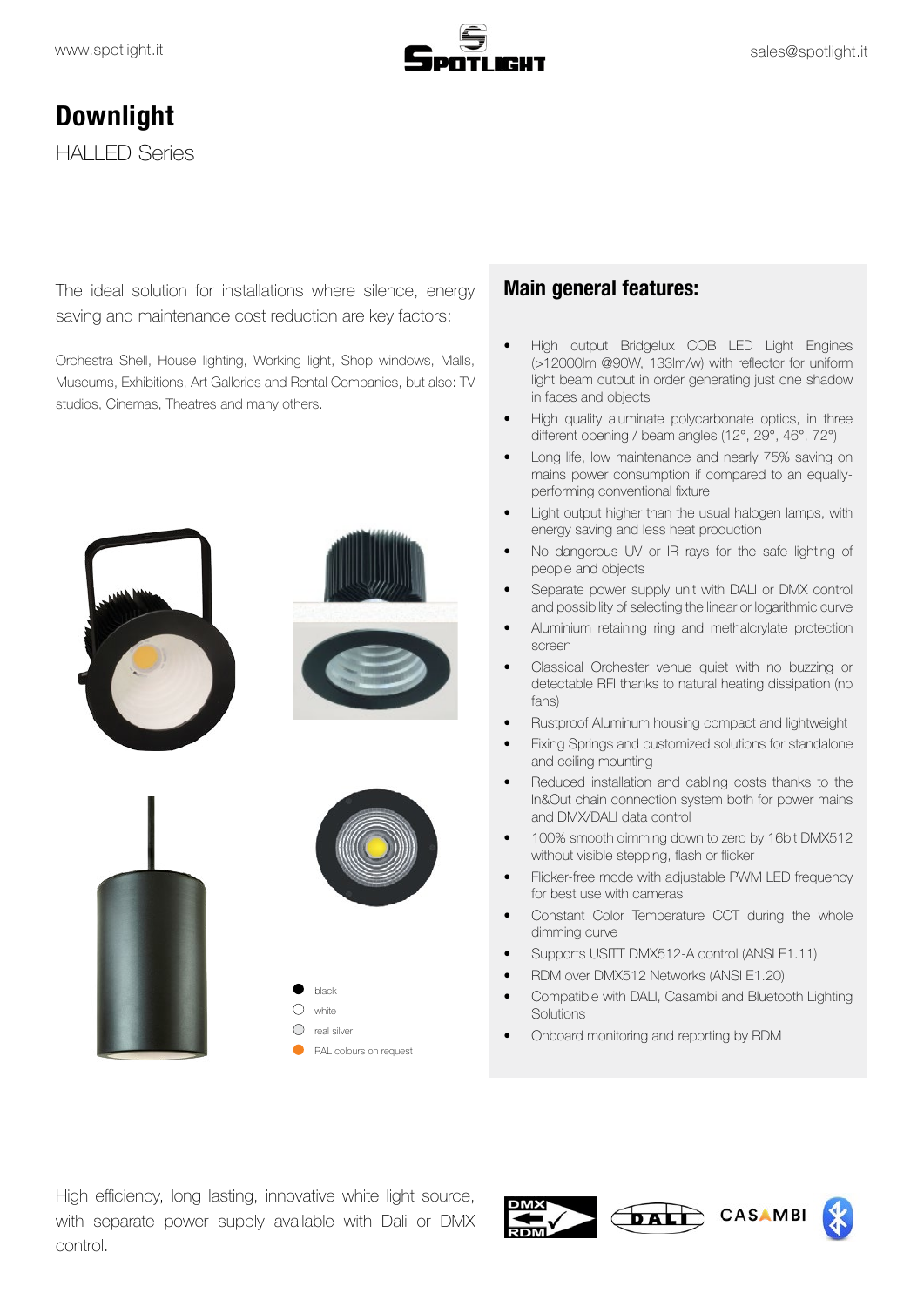



## The excellent White Light for Musicians and Opera in Performing Arts is a must

We choose the White Light Phosphor Technology being this the only way you can generate a full color spectrum white like our sunlight or halogen lightbulbs.

Specially with Philharmonic Orchestras and in Opera Houses the fdelity of colors, skin tones of the actors and musicians and their very expensive equipment is the absolute must.

Moreover, with the COB LED's with refector for uniform light beam output you're generating just one Light beam and consequently you'll have also only one B&W shadow in faces and objects.

HALLED has the ability to transform the look and feel of a space by introducing a high quality white light, designed for a wide range of diferent applications.



#### **White**

Local and DMX control for direct adjustment of intensity

- **1 ch:** dimmer
- **2 ch:** dimmer, strobe
- **3 ch:** dimmer, dimmer fine, strobe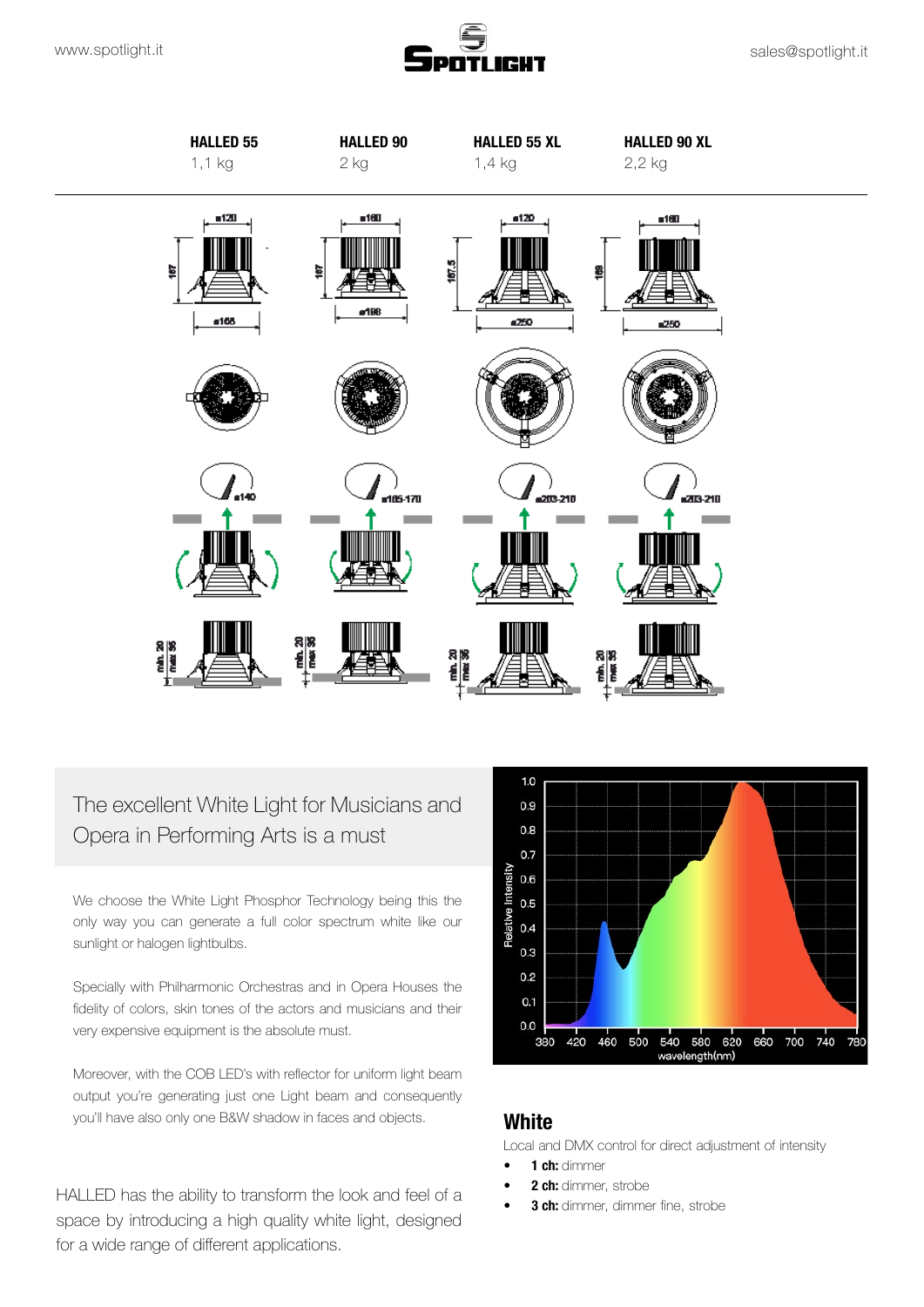

### Mechanical design universal solutions

Limitless options, integrated solutions, and unparalleled service and support under ISO 9001 Quality Management are the key features of the HALLED.

They can be customized with your RAL powder-coat paint, diferent bezel, clips, yokes and fxing solutions to properly finish shell ceiling appearance from below.

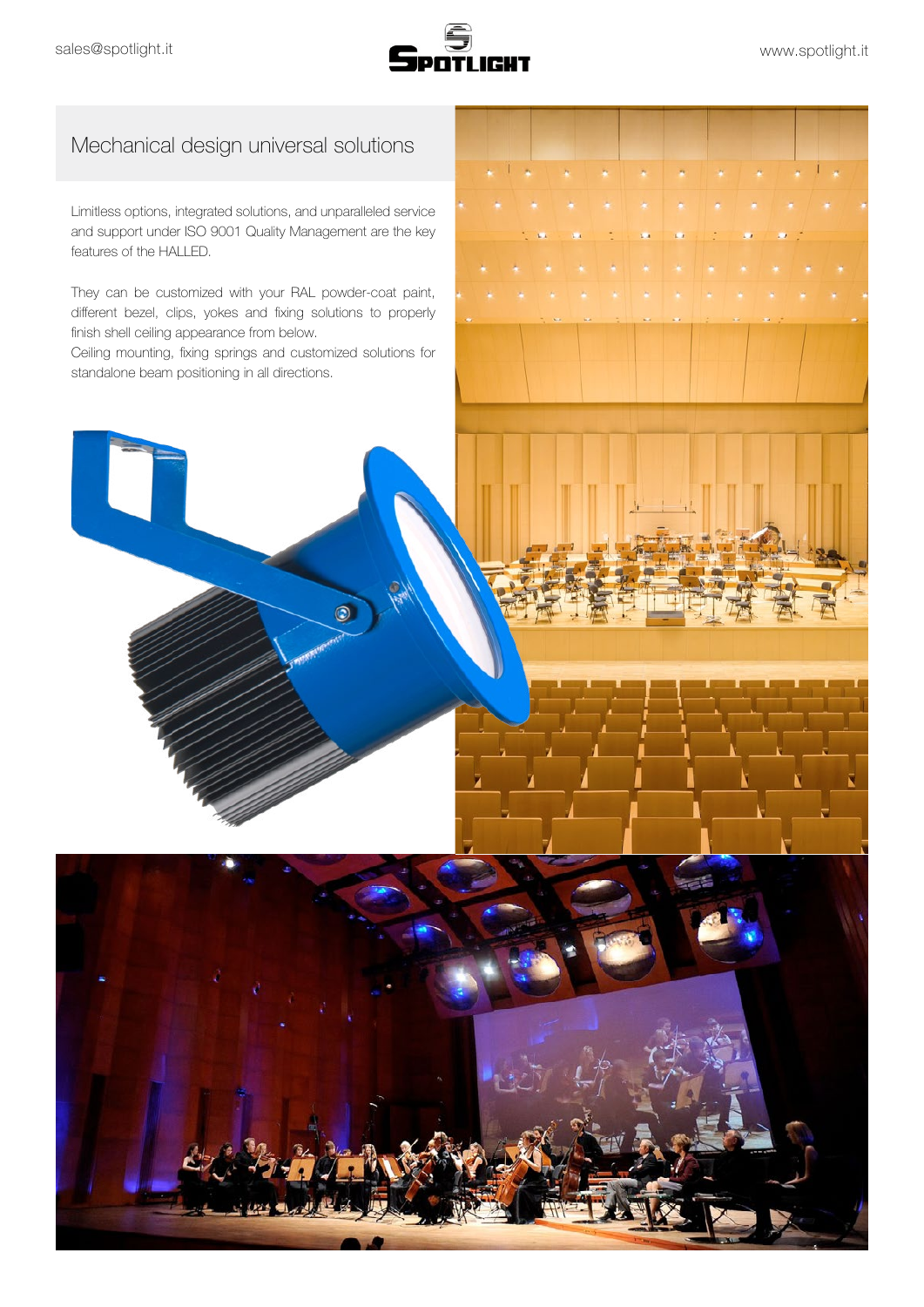



No heat

Thanks to its low power bright light in acoustic shells there is no rosk to heat up with dangerous IR and UV, the expensive instruments and scenery, keeping the musicians and performers comfortable on stage and increasing also the safety in the House.

The Actors will have the best light for every performance, exactly where they want it.

### Dimming

Fundamental is also the totally smooth dimming performance from 100% to black. The dimming is done by 16bit DMX512 without visible stepping, fash or ficker, where you can individually address and control each HALLED.

All Halleds across the installation are dimming smoothly to the same level at the same rate and finally fade to black at the same time in flicker fee mode without any step change to off at the end.

Moreover, the enlightened objects with their colors remain consistent at all levels during dimming – it's the must for Camera when the Television are flming the event.

Userfriendly menu with easly adjustable PWM LED frequency for best use with cameras up to 20.000 Hz for high speed shootings.

A linear or logarithmic dimming curve is also selectable.

The driver can be controlled via RDM for proper DMX addressing and status report.

# Hidden efficency with passive aluminium heat sink and no fan

The HALLED are based on a highly efective natural thermal management system without fan, no noise. It's absolute silent with no buzzing or detectable RFI.

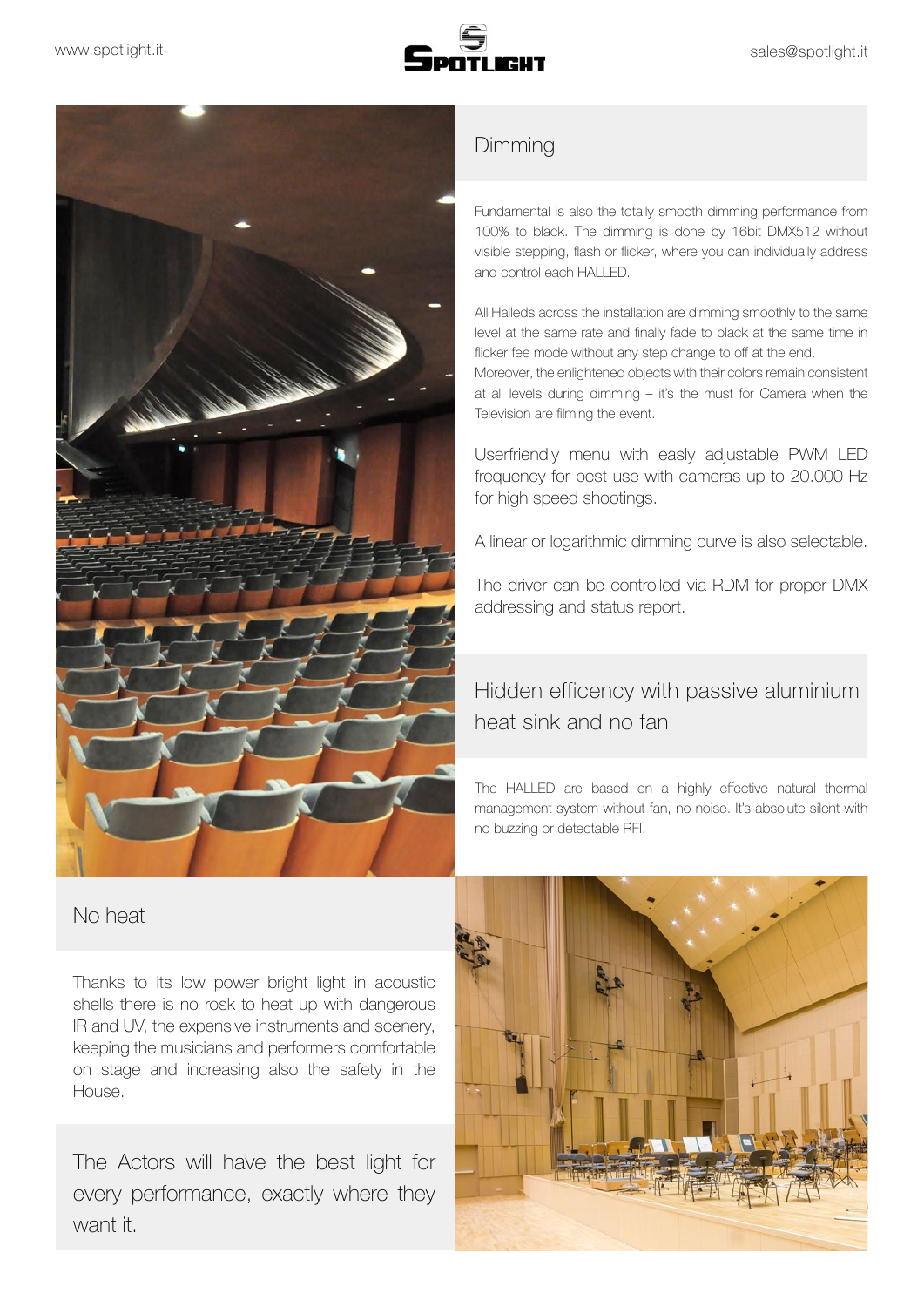

In the Performing Arts, the quick maintenance and reliability are fundamental: the HALLED guarantees both thanks to the remote location of the driver and power supply.

No heat load from the LEDs towards the electronic and no heat load from the power system to the LED array, reducing the risk of failure.

Specially by ceiling mounting you'll not have the weight of the electronic on the downlight itself. It means that on the diferent parts of a modular acoustic shell, you can install the electronic in a safe place, avoiding damaging during installation and storage. It is helping also to keep the modular acoustic panels balanced when you're flying them in heights.

With this separate PSU system, you'll also reduce the installation, maintenance and cabling costs thanks to the In&Out chain connection system both for power mains and DMX/DALI data control.